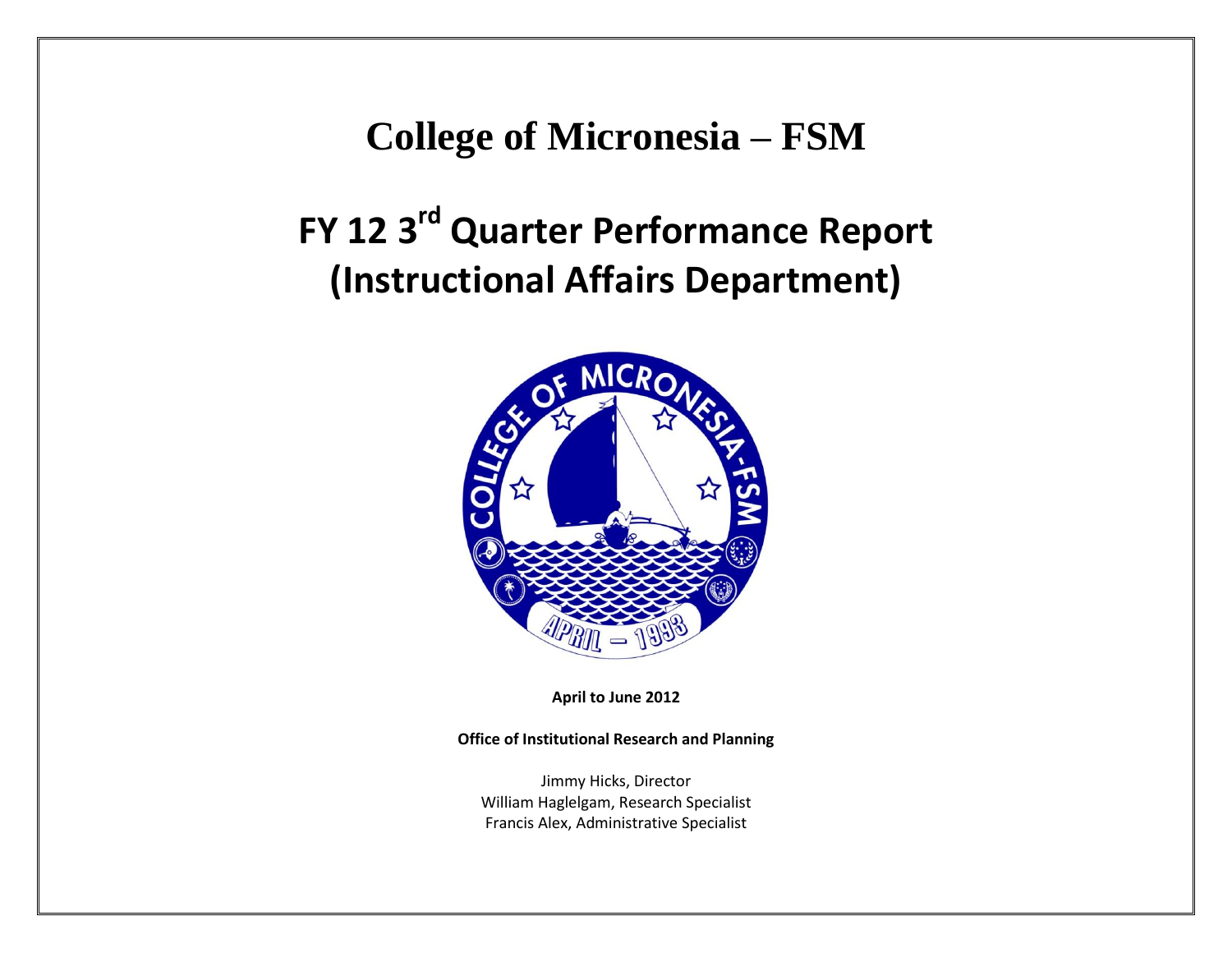## **FY12 3rd Quarter Performance Report**

## **College of Micronesia – FSM - Performance reporting form**

| Department/Division/C<br>ΩΩ<br>$\mathcal{L}$ ampus<br>Affairs<br>nonal<br>Inst<br>rnet | Period: | $20$ th<br>2012<br>.<br>June<br>.nr<br>JU. |
|----------------------------------------------------------------------------------------|---------|--------------------------------------------|
|----------------------------------------------------------------------------------------|---------|--------------------------------------------|

Strategic goal 1: Promote learning and teaching for knowledge, skills, creativity, intellect, and the abilities to seek and analyze information and to communicate effectively

| <b>Objectives</b>            | <b>Accomplishments</b>                       |          |            |                |                  |       |           | <b>Comments/additional detail</b> |
|------------------------------|----------------------------------------------|----------|------------|----------------|------------------|-------|-----------|-----------------------------------|
| 1A: Promote quality teaching |                                              |          |            |                |                  |       |           |                                   |
| and learning-centered        | LRC Activities $(ApriI – June 2012)$         |          |            |                |                  |       |           |                                   |
| behaviors and environments   | <b>Programs/Services</b>                     |          |            |                |                  |       |           |                                   |
| for the six campuses         |                                              | CC       | <b>FMI</b> | KC             | PC               | NC    | <b>YC</b> |                                   |
|                              | Patrons<br>usage                             | 8574     |            | 2252           | 8972             | 32633 | 3398      |                                   |
|                              | Reserved<br>materials                        | $\Omega$ |            | $\overline{0}$ | 9                | 885   | 22        |                                   |
|                              | Materials<br>circulated<br>$\text{(all)}$    | 354      |            | 343            | 483              | 2217  | 1367      |                                   |
|                              | <b>Visitors</b><br>using<br>computers        | 50       |            | 85             | 21               | 124   | 74        |                                   |
|                              | LRC computer usage (April – June 2012)       |          |            |                |                  |       |           |                                   |
|                              |                                              | CC       | <b>FMI</b> | KC             | $\overline{PC}$  | NC    | YC        |                                   |
|                              | General<br>application                       | 726      |            | 269            | 1867             | 3386  | 661       |                                   |
|                              | Reference                                    | 38       |            | 458            | $\boldsymbol{0}$ | 5926  | 450       |                                   |
|                              | Email                                        | 7        |            | $\overline{0}$ | $\mathbf{0}$     | 3146  | 590       |                                   |
|                              | Technical<br>assistance                      | 11       |            | 18             | 270              | 275   | 54        |                                   |
|                              | LRC Reference Encounters (April - June 2012) |          |            |                |                  |       |           |                                   |
|                              |                                              | CC       | <b>FMI</b> | KC             | PC               | NC    | YC        |                                   |
|                              | Reference<br>encounters                      | 50       |            | 9              | 10               | 281   | 50        |                                   |
|                              |                                              |          |            |                |                  |       |           |                                   |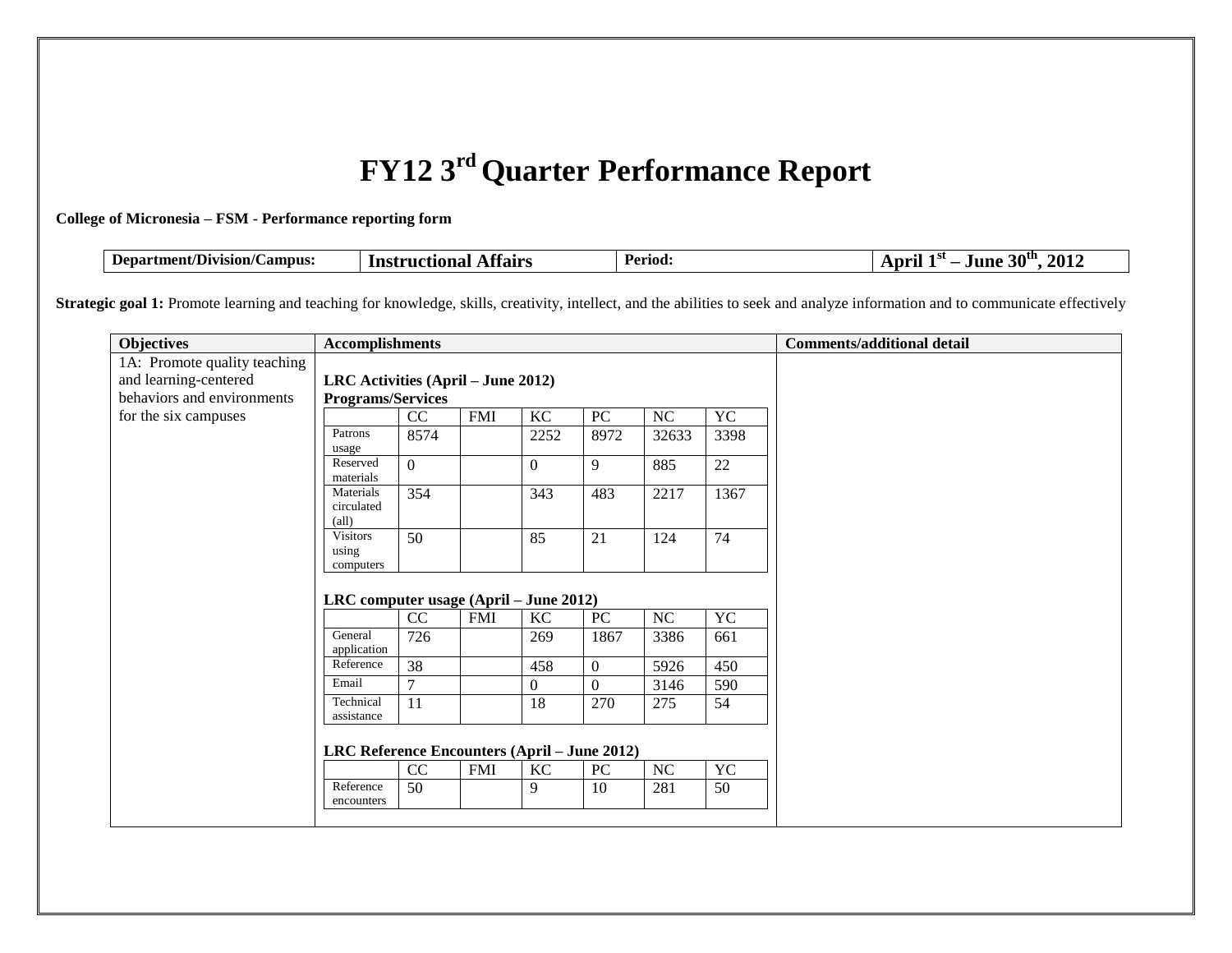| 1B: Make developmental<br>courses an institutional<br>priority |                                          |                  | <b>ESL 092A</b> |          | <b>MS 092A</b> |          |
|----------------------------------------------------------------|------------------------------------------|------------------|-----------------|----------|----------------|----------|
|                                                                |                                          | Sec<br>$\cdot$ 1 | Sec.<br>◠<br>∠  | Sec. $3$ | Sec.           | Sec. $2$ |
|                                                                | Pohnpei                                  | 23               | 25              | 20       | 21             | 23       |
|                                                                | Chuuk                                    | 14               |                 |          | 14             |          |
|                                                                | Kosrae                                   | 8                |                 |          |                |          |
|                                                                | ** extracted from the SIS, July 9, 2012. |                  |                 |          |                |          |

**Strategic goal 2:** Provide institutional support to foster student success and satisfaction

| <b>Objectives</b>                                                                                                | <b>Accomplishments</b>                                                                                                                                                                                                                                                       | <b>Comments/additional detail</b> |
|------------------------------------------------------------------------------------------------------------------|------------------------------------------------------------------------------------------------------------------------------------------------------------------------------------------------------------------------------------------------------------------------------|-----------------------------------|
| 2A: Promote strategic<br>enrollment management for<br>the college                                                | Summer session at National Campus:<br>60 Sections<br>$\circ$<br>32 faculty<br>$\circ$<br>557 students<br>$\Omega$<br>2 additional UOG instructors taught 4 UOG sections<br>$\circ$<br>Yearly schedule with textbooks listing completed and will be posted<br>on the website. |                                   |
| 2B: Become more student-<br>centered in the development<br>of specific college system<br>policies and procedures | Instruction working with student services to organize the fall student<br>orientation.<br>July 23, CAC will finalize the Instructional Program Coordinators job<br>description.                                                                                              |                                   |

## **Strategic goal 4:** Foster effective communication

| <b>Objectives</b>          | <b>Accomplishments</b>                                 | Comments/additional detail |
|----------------------------|--------------------------------------------------------|----------------------------|
| 4A: Enhance communications | Since May Board meeting, Campus Deans are reporting to |                            |
| pathways                   | the VPIA. Communication is beginning to flow between   |                            |
|                            | campuses and divisions.                                |                            |
|                            |                                                        |                            |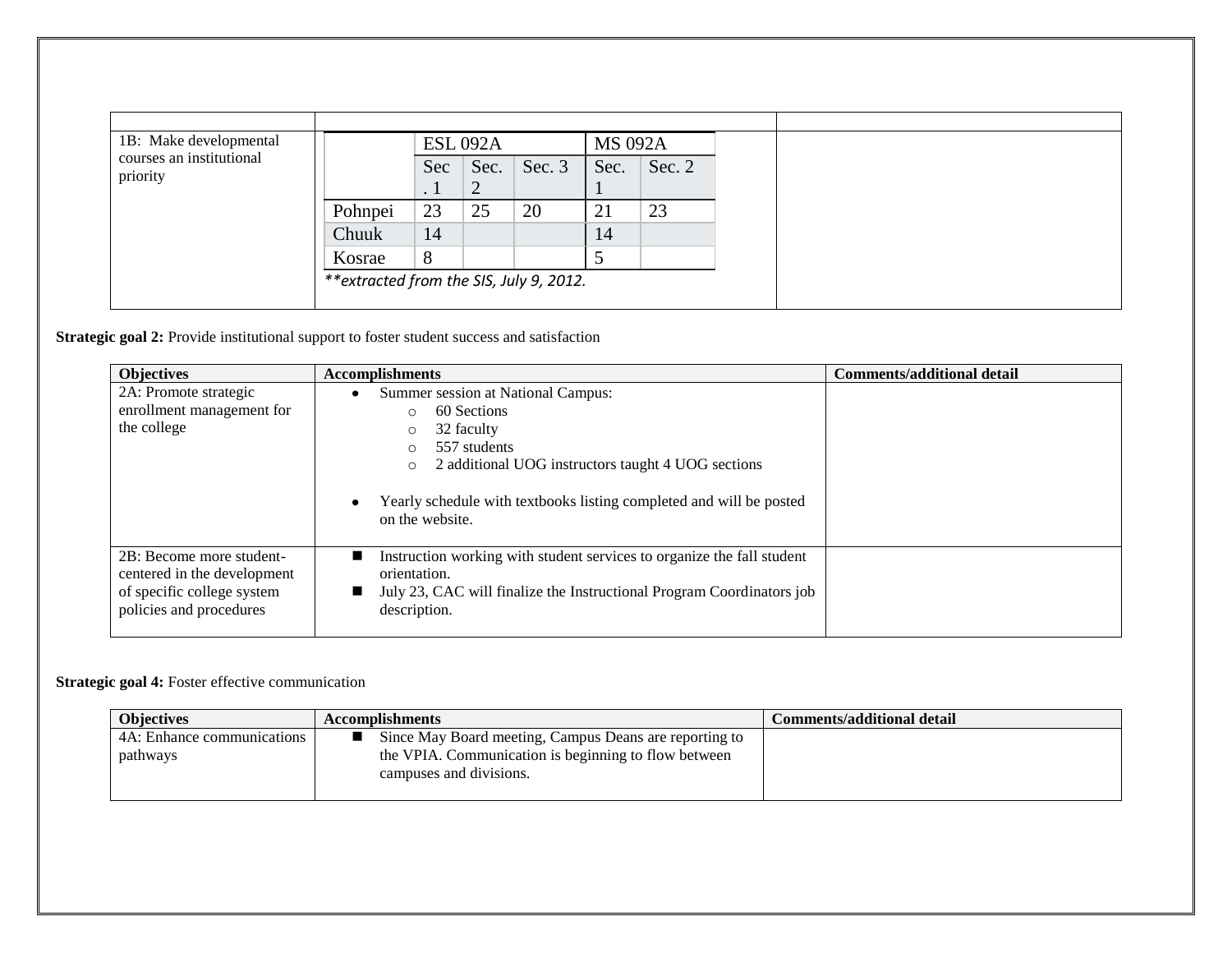**Strategic goal 5:** Invest in sufficient, qualified, and effective human resources

| <b>Objectives</b>                                                        | <b>Accomplishments</b>                                         | Comments/additional detail                                                                                                                                                                                                                 |
|--------------------------------------------------------------------------|----------------------------------------------------------------|--------------------------------------------------------------------------------------------------------------------------------------------------------------------------------------------------------------------------------------------|
| 5A: Provide on-going<br>professional development of<br>faculty and staff | May 23-24, PPEC Articulation and Student Learning<br>Workshop. | Presenters were from UOG, GCC, NMC, and<br>the CMI. Participants were from the College,<br>mostly from the National and Pohnpei<br>campus with some from Chuuk campus. All<br>Departments of the college had represented<br>participation, |

Strategic goal 6: Ensure sufficient and well-managed fiscal resources that maintain financial stability

| <b>Objectives</b>              | <b>Accomplishments</b>                                         | <b>Comments/additional detail</b> |
|--------------------------------|----------------------------------------------------------------|-----------------------------------|
| 6A: Enhance new and            | N/A                                                            | N/A                               |
| existing revenue resources to  |                                                                |                                   |
| promote growth and increase    |                                                                |                                   |
| cost effectiveness             |                                                                |                                   |
| 6B: Diversify resources of the | N/A                                                            | N/A                               |
| College                        |                                                                |                                   |
| 6C: Budgeting and resource     | Unfilled position for the Instructional affairs (college wide) |                                   |
| allocation                     | reprogrammed unfilled positions to compensate the 20%          |                                   |
|                                | faculty summer pay, the summer faculty contracts, and          |                                   |
|                                | utilities as proposed by VPAS.                                 |                                   |
|                                |                                                                |                                   |

**Strategic goal 7:** Build a partnering and service network for community, workforce and economic development

| <b>Objectives</b>           | <b>Accomplishments</b>                                                          | <b>Comments/additional detail</b>             |
|-----------------------------|---------------------------------------------------------------------------------|-----------------------------------------------|
| 7A: Increase involvement of | April 24 and June 22 <sup>nd</sup> , Meetings with Pohnpei DOE and<br>$\bullet$ | Alignment of math curriculum                  |
| the community in college    | high school math instructors to align curriculum and                            | 10 COM-FSM students worked side-by-side       |
| affairs                     | strengthen the link between high school and college.                            | with new Peace Corps volunteers to learn      |
|                             | Summer session 2012, The Education division and Peace                           | second language teaching strategies. A two    |
|                             | Corps collaboration on ED392.                                                   | week session for elementary students was      |
|                             |                                                                                 | held at Ohmine Elementary school so that      |
|                             |                                                                                 | these practicum teachers could try out the    |
|                             |                                                                                 | newly learned strategies. The idea of working |
|                             |                                                                                 | with the new volunteers was to partner them   |
|                             |                                                                                 | with Micronesian classroom teachers to learn  |
|                             |                                                                                 | the cultural aspects of teaching in the       |
|                             |                                                                                 | islands.                                      |